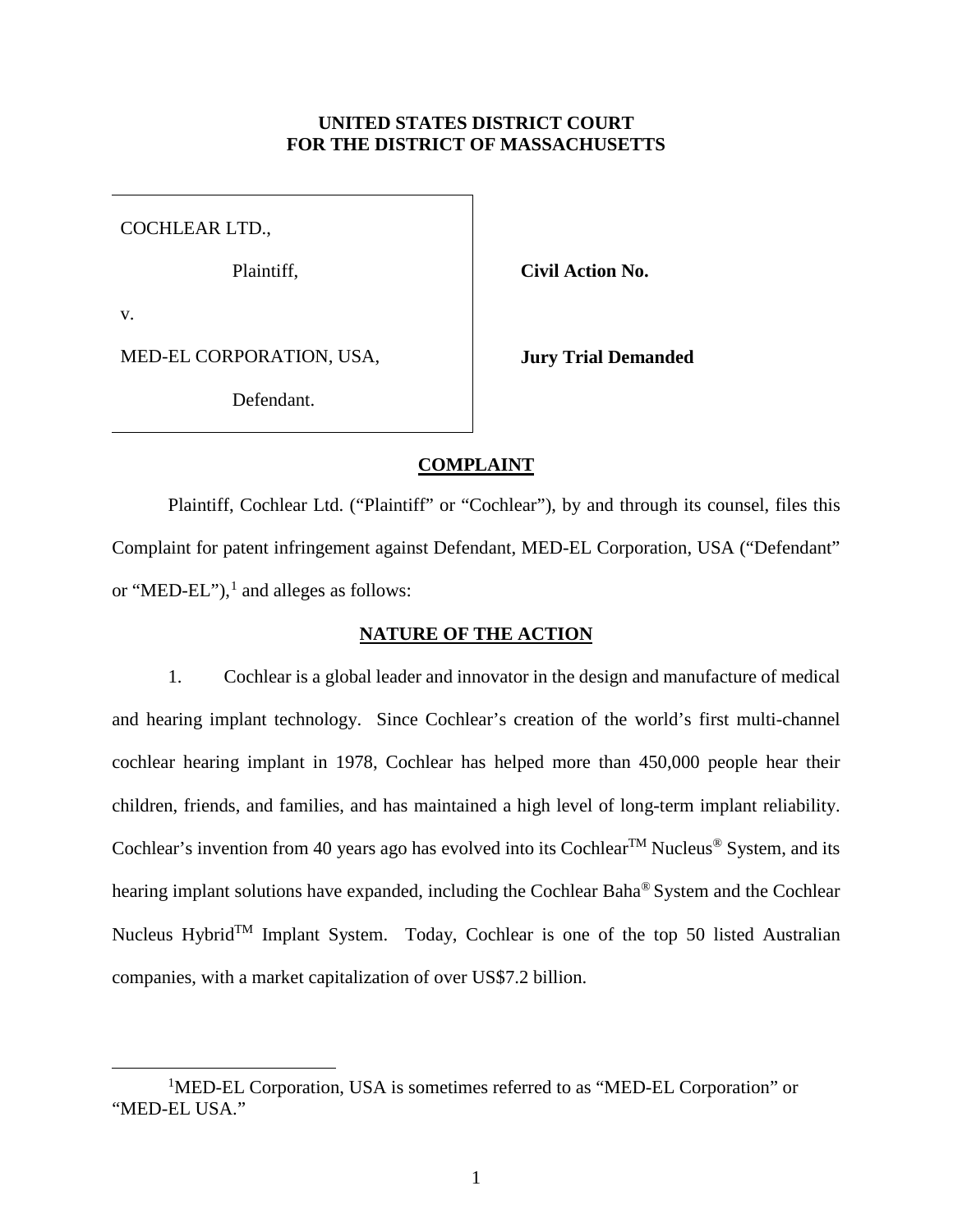2. Cochlear continues to significantly invest in research and development to advance medical and hearing technology. Cochlear invested more than US\$109 million in research and development activities in its 2017 fiscal year, and increased its investment in research and development to US\$120 million in its 2018 fiscal year. These substantial investments are reflected in a large portfolio of more than 500 U.S. patents, including U.S. Patent Nos. 9,144,676 (the "'676 Patent"), 9,884,141 (the "'141 Patent"), and 10,058,702 (the "'702 Patent"), which are asserted in this case. Copies of the '676 Patent, the '141 Patent, and the '702 Patent are attached hereto as Exhibits A through C, respectively.

3. Cochlear's hearing products address a world-wide problem – hearing impairment. The World Health Organization ("WHO") has estimated that approximately 466 million people worldwide have disabling hearing loss, of which 34 million are children. *See* Deafness and Hearing Loss, World Health Organization (Mar. 15, 2018), [http://www.who.int/news-room/fact](http://www.who.int/news-room/fact-sheets/detail/deafness-and-hearing-loss)[sheets/detail/deafness-and-hearing-loss.](http://www.who.int/news-room/fact-sheets/detail/deafness-and-hearing-loss) The WHO estimates that unaddressed hearing loss poses an annual global cost of US\$750 billion. *Id*.

4. Cochlear has made major breakthroughs in its research and development of various hearing devices, including cochlear hearing solutions, such as the Nucleus<sup>®</sup> System, and bone conduction hearing solutions, such as the Baha® System, that are covered and protected by Cochlear's intellectual property rights. Given its innovative efforts and substantial investments, Cochlear values its inventions and intellectual property rights.

5. As further detailed below, MED-EL has decided to pursue products that violate Cochlear's patent-protected inventions.

6. MED-EL makes, uses, offers for sale, sells, and/or imports its own competing cochlear implant solution—the SYNCHRONY cochlear implant system that includes, without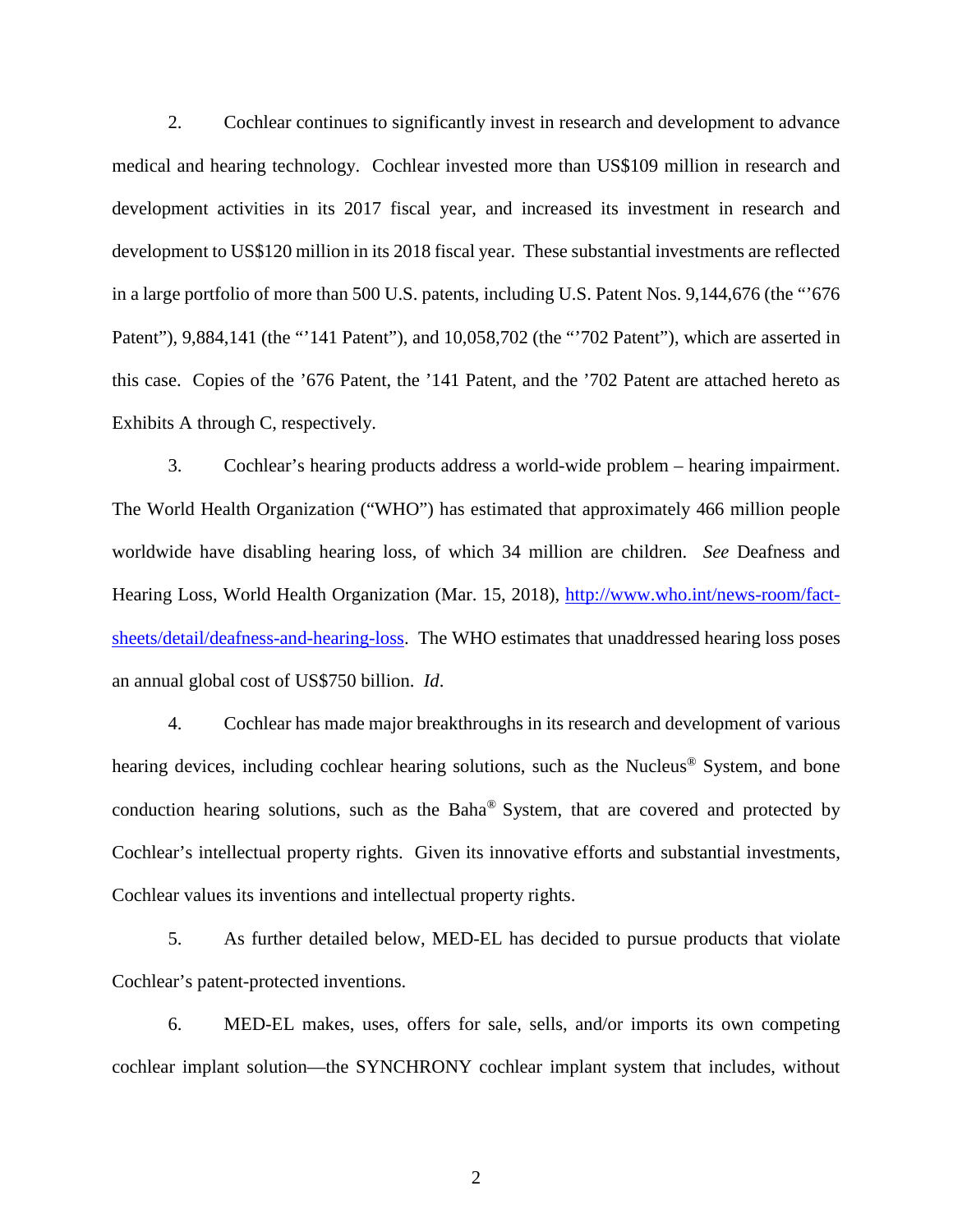limitation, an implant (e.g., Synchrony Implant) and an external audio processor (e.g., SONNET audio processor, RONDO audio processor, RONDO 2 audio processor) (collectively, "SYNCHRONY Implant System")—in the United States, undermining the value of Cochlear's substantial investments in its innovative technologies by infringing at least the '676, '141, and '702 Patents.

7. On January 23, 2015, MED-EL published a press release announcing that it has obtained an FDA clearance for the Synchrony Implant. (Ex. D, FDA Approves MED-EL's SYNCHRONY Cochlear Implant (Jan. 23, 2015), [https://s3-eu-west-](https://s3-eu-west-1.amazonaws.com/s3.medel.com/pdf/US/SYNCHRONY-FDA-Approval.pdf)[1.amazonaws.com/s3.medel.com/pdf/US/SYNCHRONY-FDA-Approval.pdf.](https://s3-eu-west-1.amazonaws.com/s3.medel.com/pdf/US/SYNCHRONY-FDA-Approval.pdf)) The press release states that "SYNCHRONY will be available in spring 2015." (*Id*. at 1.)

8. According to the press release, "[d]uring an MRI, SYNCHRONY's magnet freely rotates and self-aligns within its titanium housing," allegedly "reducing implant torque and the risk of demagnetization during MRI scans," and thereby enabling "MRI scans without the need for magnet removal." (Ex. D at 1.) Further, the "implant features a polymer stiffening ring within the silicone implant body to further secure the magnet housing," where the magnet can "be removed from the bottom side of the implant." (*Id*.) An image of the Synchrony Implant is provided as follows:



(*Id*.)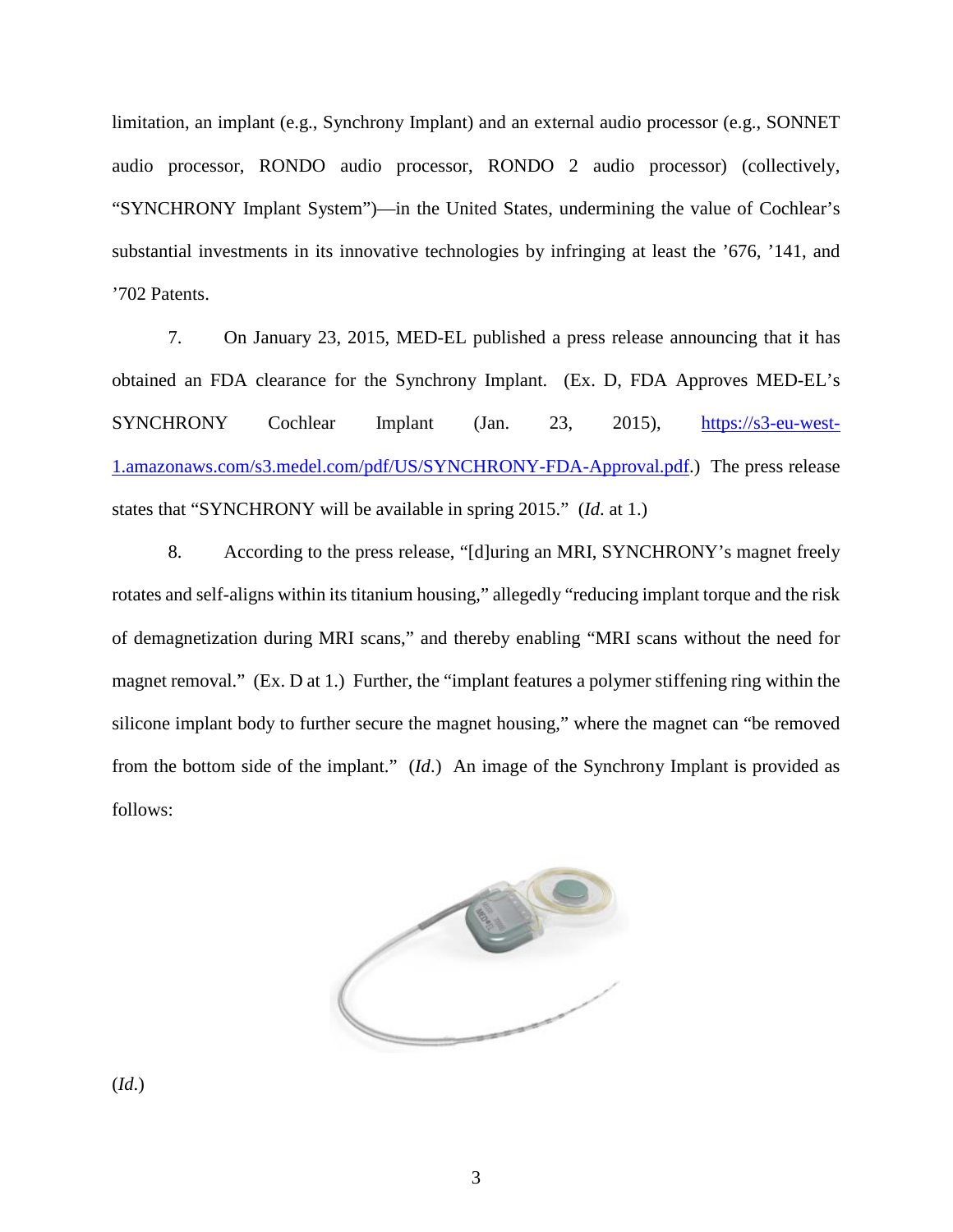9. The press release further states that the "removable magnet housing features a protective coating to prevent unwanted cellular adhesion, simplifying the removal and replacement of the implant magnet." (Ex. D at 1-2.) "The incision for magnet exchange is made beside the implant, rather than directly over the implant." (*Id*. at 2.) The press release also provides that the Synchrony Implant uses titanium fixation pins for securing the placement of the implant and incorporates MED-EL's electrode arrays. (*Id*.) Further, "SYNCHRONY is compatible with all current MED-EL audio processors, including the recently approved SONNET." (*Id*. at 1.)

10. Further, upon information and belief, MED-EL's RONDO, SONNET, and RONDO 2 audio processors are made, used, sold, offered for sale, and/or imported in or into the United States. (*See, e.g.*, Ex. E, MED-EL Announces Limited-Time Offer: New Recipients to Receive Both the OPUS 2 BTE and RONDO Single-Unit Processors (May 23, 2013), [https://](https://www.medel.com/data/editor/file/press_releases_US/23962-Limited-Time-Offer-USA.pdf) [www.medel.com/data/editor/file/press\\_releases\\_US/23962-Limited-Time-Offer-USA.pdf;](https://www.medel.com/data/editor/file/press_releases_US/23962-Limited-Time-Offer-USA.pdf) Ex. F, FDA Approves New SONNET Audio Processor and MAESTRO 6.0 Software from MED-EL (Dec. 11, 2014), [https://s3.medel.com/pdf/US/24967\\_r10\\_SONNET\\_FDA%20Approval-Press-](https://s3.medel.com/pdf/US/24967_r10_SONNET_FDA%20Approval-Press-Release.pdf)[Release.pdf;](https://s3.medel.com/pdf/US/24967_r10_SONNET_FDA%20Approval-Press-Release.pdf) Ex. G, FDA Approves Industry's First Off-the-Ear Audio Processor with Wireless Charging: MED-EL's RONDO 2 (May 17, 2018), [https://s3.medel.com/downloadmanager/](https://s3.medel.com/downloadmanager/downloads/us_research/en-US/RONDO%202%20FDA%20Approval%20Press%20Release.pdf) [downloads/us\\_research/en-US/RONDO%202%20FDA%20Approval%20Press%20Release.pdf.](https://s3.medel.com/downloadmanager/downloads/us_research/en-US/RONDO%202%20FDA%20Approval%20Press%20Release.pdf)) These audio processors can be utilized with the SYNCHRONY Implant to comprise a working SYNCHRONY Implant System.

11. On March 24, 2015, MED-EL published another press release announcing "that the first SYNCHRONY cochlear implant has successfully been implanted at the University of North Carolina Hospitals," which was "the first facility in the country to offer SYNCHRONY." (Ex. H,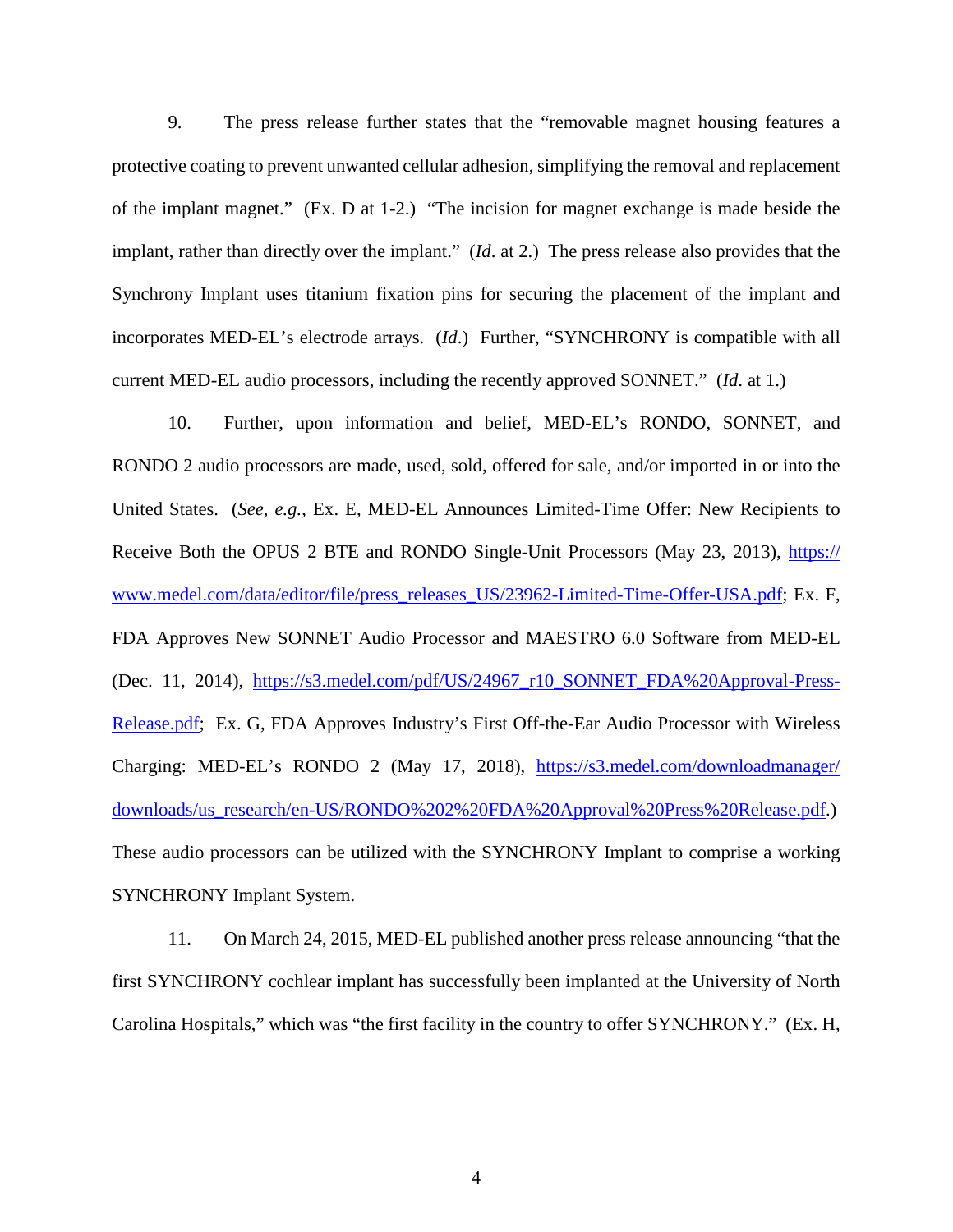First U.S. Patient Receives MED-EL's SYNCHRONY Cochlear Implant (Mar. 24, 2015), [https://s3.medel.com/pdf/US/SYNCHRONY\\_First\\_Surgery\\_3.24.15.pdf.](https://s3.medel.com/pdf/US/SYNCHRONY_First_Surgery_3.24.15.pdf))

12. No later than December 5, 2018, Cochlear informed MED-EL that certain MED-EL products, including the Synchrony Implant, infringe Cochlear's patents, including the '676 and '702 Patents. On information and belief, MED-EL has been aware of the '676, '141, and '702 Patents even before Cochlear's December 5, 2018 notice to MED-EL.

13. MED-EL's continued manufacture, use, offers for sale, sale, and/or importation of the SYNCHRONY Implant Systems in or into the United States directly and indirectly infringe one or more of the claims of the '676, '141, and '702 Patents, resulting in Cochlear's filing of this Complaint in order to defend its investments and to protect its innovative technologies and patent rights.

#### **PARTIES**

14. Cochlear is a corporation organized and existing under the laws of Australia, with a principal place of business at 1 University Avenue, Macquarie University, New South Wales 2109, Australia.

15. Cochlear develops and manufactures cochlear implant hearing solutions.

16. Cochlear, through its wholly-owned subsidiary, Cochlear Americas, markets, sells, and conduct clinical trials for cochlear implant solutions in the United States. Cochlear Americas is a corporation organized and existing under the laws of Delaware, with a principal place of business at 13059 E. Peakview Avenue, Centennial, Colorado 80111.

17. On information and belief, MED-EL Corporation, USA is a corporation organized and existing under the laws of Massachusetts, with a principal place of business at 2645 Meridian Parkway, Durham, North Carolina 27713.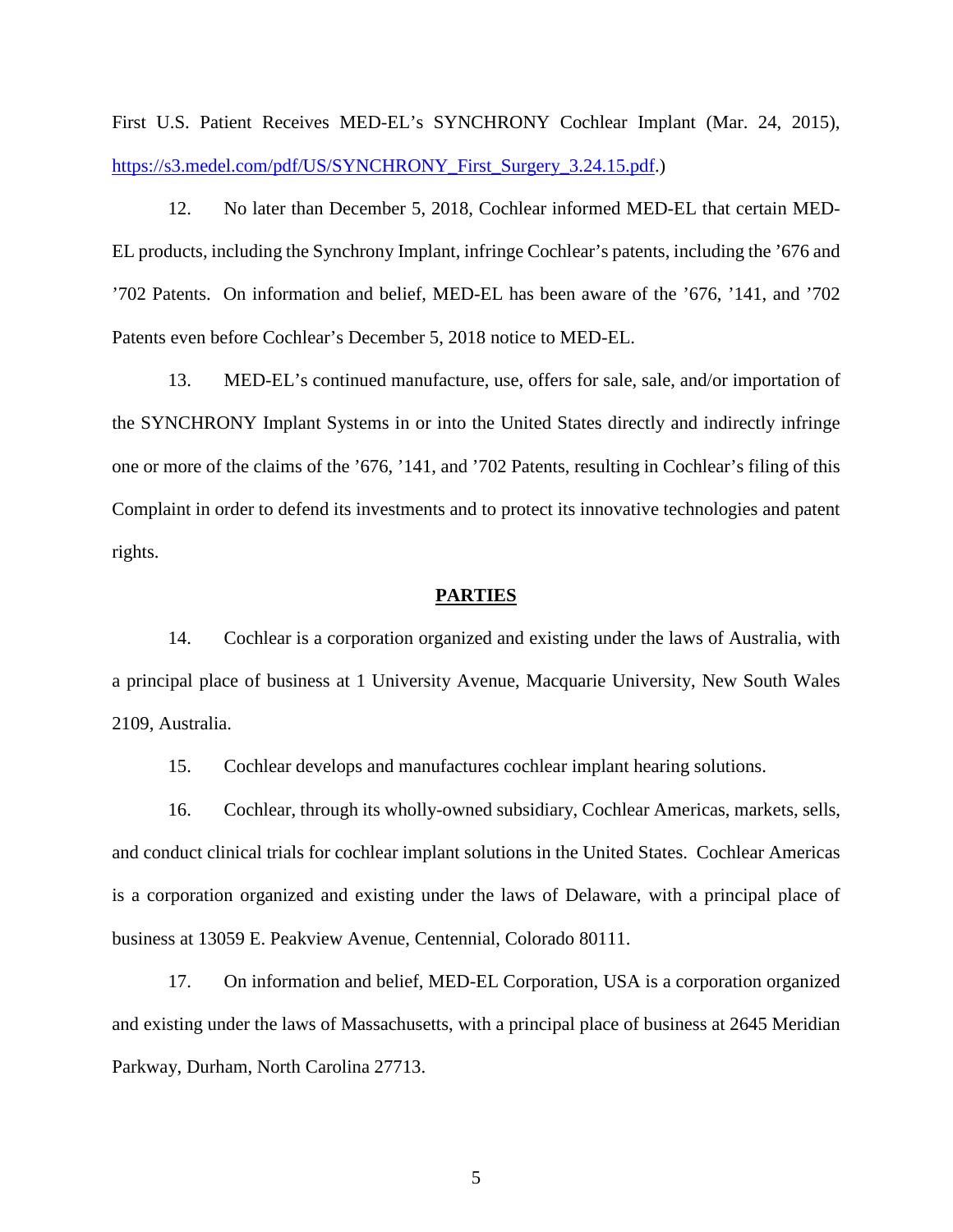18. On information and belief, MED-EL Corporation, USA is a wholly-owned subsidiary of MED-EL Elektromedizinische Geräte Ges.m.b.H., which is a company, a *Gesellschaft mit beschränkter Haftung* ("GmbH"), organized and existing under the laws of Austria, with a principal place of business at Fürstenweg 77a 6020 Innsbruck, Austria.

## **JURISDICTION AND VENUE**

19. This is an action for patent infringement arising under the patent laws of the United States, Title 35, United States Code.

20. The Court has original jurisdiction over the subject matter of this action pursuant to 28 U.S.C. §§ 1331 and 1338.

21. The Court has personal jurisdiction over MED-EL because it is incorporated and resides in the District of Massachusetts.

22. Venue is proper in this District pursuant to 28 U.S.C. §§ 1391 and 1400(b) at least because MED-EL is subject to personal jurisdiction in this District and is incorporated and resides in this District.

#### **PATENTS-IN-SUIT**

23. Cochlear is the owner and assignee of all rights, title, and interest in and under U.S. Patent Nos. 9,144,676 (the "'676 Patent"), 9,884,141 (the "'141 Patent"), and 10,058,702 (the "702 Patent").

#### **U.S. Patent No. 9,144,676 (the "'676 Patent")**

24. Cochlear is the owner and assignee of all rights, title, and interest in and under the '676 Patent, titled "Implant Magnet System," which was duly and legally issued by the USPTO on September 29, 2015. (*See* Ex. A, the '676 Patent.) The '676 Patent is a lawfully issued, valid,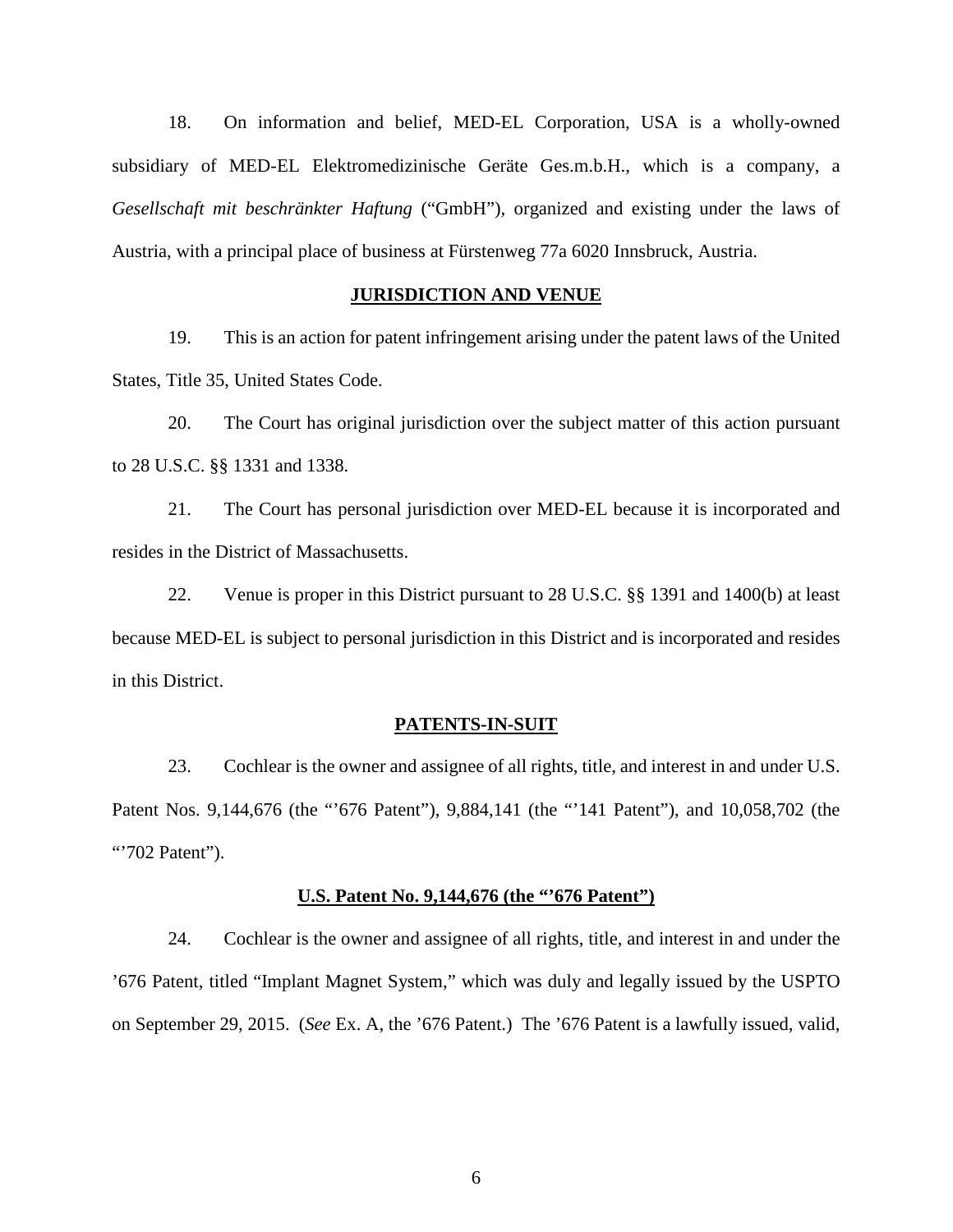and enforceable United States Patent. The listed inventors of the '676 Patent are Peter Gibson, Charles Roger Aaron Leigh, Frank Risi, and David Walker. (*Id*.)

25. The '676 Patent generally relates to, without limitation, cochlear implant systems. (*See* Ex. A, the '676 Patent 1:27.) For example, without limitation, the '676 Patent is directed to a cochlear implant system comprising "essentially two components, an external component commonly referred to as a processor unit and an internal implanted component commonly referred to as a stimulator/receiver unit," where the external and internal components would work together "to provide the sound sensation to a user." (*Id*. at 1:27-32.) Further, for example, without limitation, the '676 Patent is directed to a cochlear implant system with a magnetic alignment system that "prevents substantial movement of a magnet of an implanted component during an MRI procedure or allows for easy removal of the magnet to facilitate the MRI procedure." (*Id*. at Abstract.)

26. Further, for example, without limitation, the '676 Patent is directed to a "medical device comprising" "an external component having a first magnet" and "an internal component having a second magnet, wherein the first and second magnet provide magnetic alignment between the external component and the implantable component, wherein the implantable component includes a mounting for the second magnet, the mounting including a body having a plurality of recesses arrayed about the second magnet, and wherein the implantable component includes a silicone body, wherein the mounting sits at least partially within the silicone body of the implantable component, and wherein silicone of the silicone body extends into recesses, thereby securing the mounting to the silicone body." (*Id*. at cl. 15.)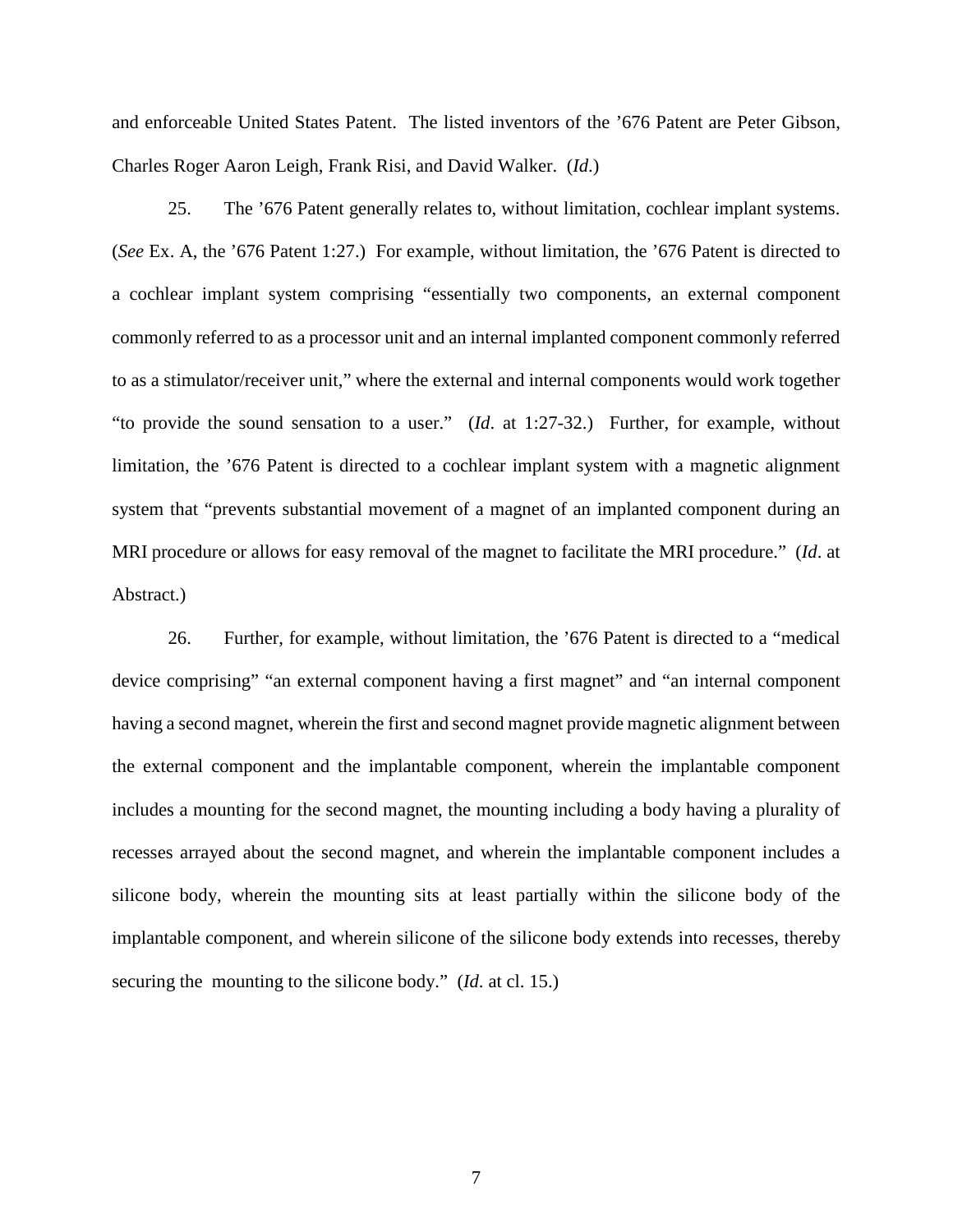### **U.S. Patent No. 9,884,141 (the "'141 Patent")**

27. Cochlear is also the owner and assignee of all rights, title, and interest in and under the '141 Patent, titled "Implantable Device Having Osseointegrating Protuberances," which was duly and legally issued by the USPTO on February 6, 2018. (*See* Ex. B, the '141 Patent.) The '141 Patent is a lawfully issued, valid, and enforceable United States Patent. The sole listed inventor of the '141 Patent is Peter Gibson. (*Id*.)

28. The '141 Patent generally relates to, without limitation, an implantable device (or an implantable component) and a method for implanting an implantable device. (*See* Ex. B, the '141 Patent 2:7-8, 2:18-19, 2:30-31.) For example, without limitation, the '141 Patent is directed to an "implantable device for mounting to a patient's bone," the device comprising "a housing including a surface having an abutting portion configured to abut the bone when the device is implanted in the patient, the abutting portion defining a housing axis orthogonal to the surface," "at least one stud extending from the surface of the housing," "the at least one stud being adapted to abut the patient's bone," and "the at least one stud having a substantially smooth shaft." (*Id*. at cl. 1.)

### **U.S. Patent No. 10,058,702 (the "'702 Patent")**

29. Cochlear is also the owner and assignee of all rights, title, and interest in and under the '702 Patent, titled "Implant Magnet System," which was duly and legally issued by the USPTO on August 28, 2018. (*See* Ex. C, the '702 Patent.) The '702 Patent is a lawfully issued, valid, and enforceable United States Patent. The listed inventors of the '702 Patent are Peter Gibson, Charles Roger Aaron Leigh, Frank Risi, and David Walker. (*Id*.)

<span id="page-7-0"></span>30. The '702 Patent generally relates to, without limitation, cochlear implant systems and methods for removing magnets of internal component of cochlear implant systems. (*See* Ex.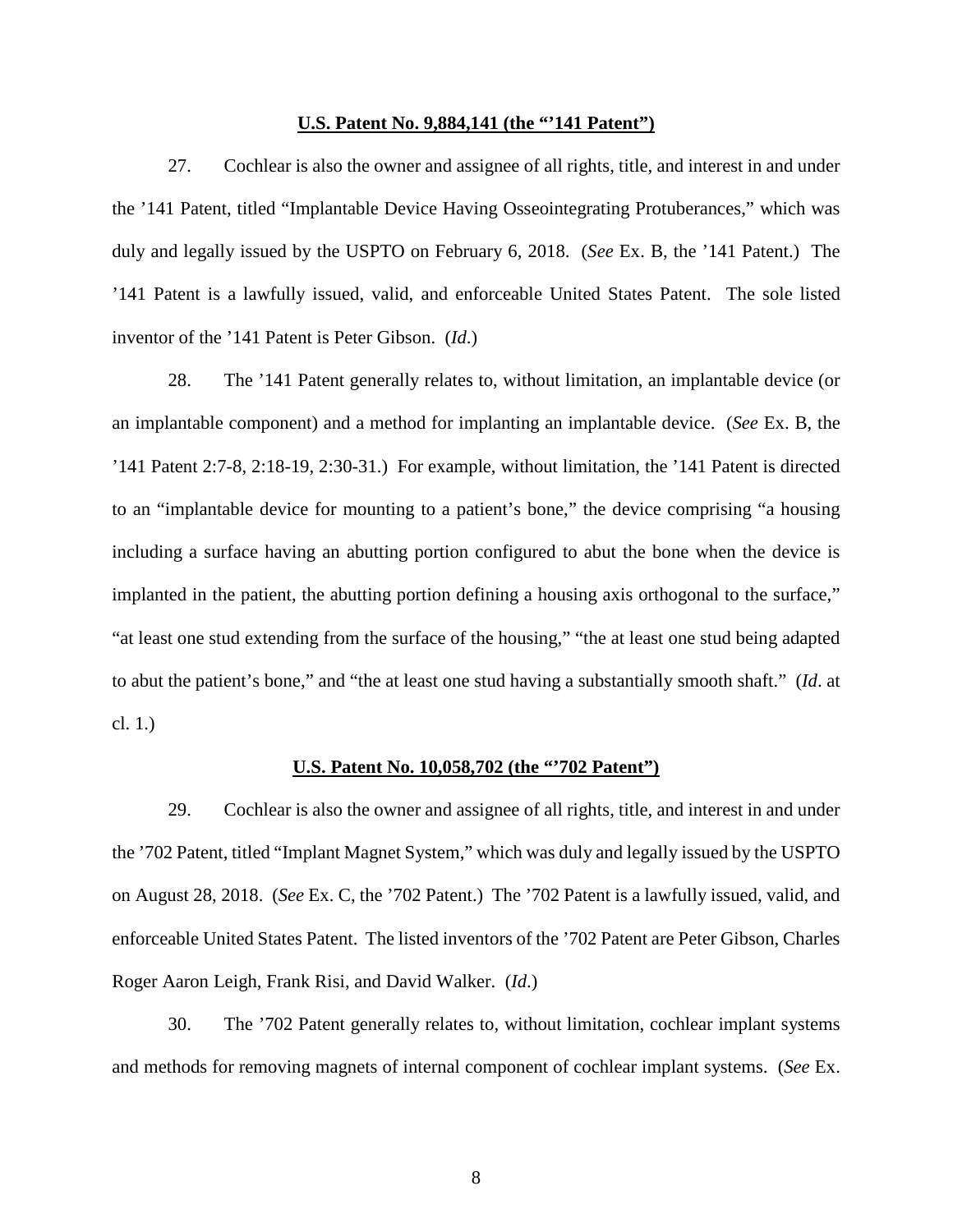C, the '702 Patent 1:23, 6:5-13.) For example, without limitation, the '702 Patent is directed to "[a]rrangements for preventing any or at least reducing substantial movement of the magnet of a transcutaneous transmitter/receiver system, such as a cochlear implant system, while a recipient is undergoing MRI scans of relatively low field strengths and arrangements that allow removal of the magnet from within the implantee if necessary." (*Id*. at 6:5-11.) Further, for example, without limitation, the '702 Patent is directed to a method comprising "accessing an implanted component of a medical device implanted in a recipient through an incision in skin of the recipient, the implanted component including a magnet apparatus," "inserting a tool through the incision in the skin towards the magnet apparatus," "positioning a portion of the tool underneath a skull facing side of the magnet apparatus," and "removing the magnet apparatus while the implanted component remains implanted in the recipient." (*Id*. at cl. 1.)

### **COUNT I Infringement of U.S. Patent No. 9,144,676**

31. Cochlear incorporates by reference the allegations set forth in paragraphs 1[-30](#page-7-0) of this Complaint as though fully set forth herein.

32. MED-EL has directly infringed and continues to directly infringe one or more claims of the '676 Patent, including, but not limited to, claims 1-3, 8-9, 11, and 13-21 of the '676 Patent, under 35 U.S.C. § 271 by having made, used, sold, offered for sale, and/or imported, and/or continuing to make, use, sell, offer for sale, and/or import in or into the United States, without authority, cochlear implant devices, including, but not limited to, the SYNCHRONY Implant System. For example, without limitation, the SYNCHRONY Implant System meets and practices each and every limitation of at least one claim of the '676 Patent, including, but not limited to, claims 1-3, 8-9, 11, and 13-21 of the '676 Patent, either literally or equivalently.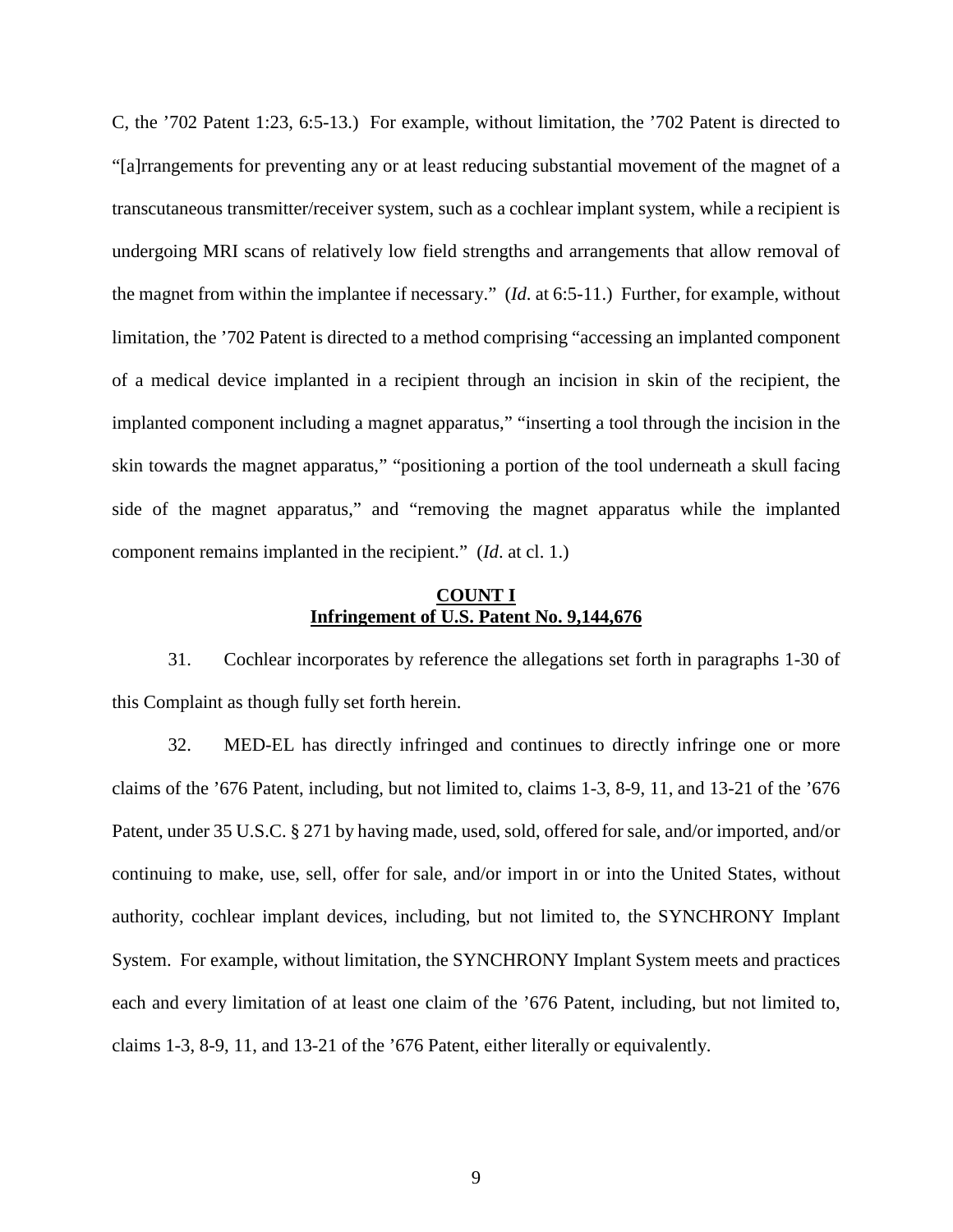33. MED-EL has indirectly infringed and continues to indirectly infringe one or more claims of the '676 Patent, including, but not limited to, claims 1-3, 8-9, 11, and 13-21 of the '676 Patent, under § 271(b) by having actively induced and/or continuing to actively induce customers and/or users to use, sell, offer for sale, and/or import in or into the United States, without authority, cochlear implant devices, including, but not limited to, the SYNCHRONY Implant System, which embody and/or practice the claims of the '676 Patent. MED-EL has known about the '676 Patent since at least December 5, 2018, when Cochlear notified MED-EL that MED-EL's products, including the Synchrony Implant, now available in the United States, infringe the claims of the '676 Patent. Since that date, MED-EL has continued to make, use, offer for sale, sell, and/or import in or into the United States the infringing SYNCHRONY Implant Systems. MED-EL knew or should have known that its continued sales of the SYNCHRONY Implant Systems would induce direct infringement by customers and/or users. MED-EL knew or should have known that its importation, use, offer for sale, and/or sale of the SYNCHRONY Implant Systems would infringe the '676 Patent. Upon information and belief, MED-EL failed to redesign the SYNCHRONY Implant System to cease infringement.

34. MED-EL's infringement of the '676 Patent is and has been willful. MED-EL has known about the '676 Patent since at least December 5, 2018, but has continued to make, use, sell, offer for sale, and/or import in or into the United States the infringing SYNCHRONY Implant Systems despite knowing that a risk of infringement of the '676 Patent was significant.

35. MED-EL's infringement of the '676 Patent has caused damage to Cochlear, and Cochlear is entitled to recover from MED-EL the damages it has sustained as a result of MED-EL's wrongful acts, including lost profits.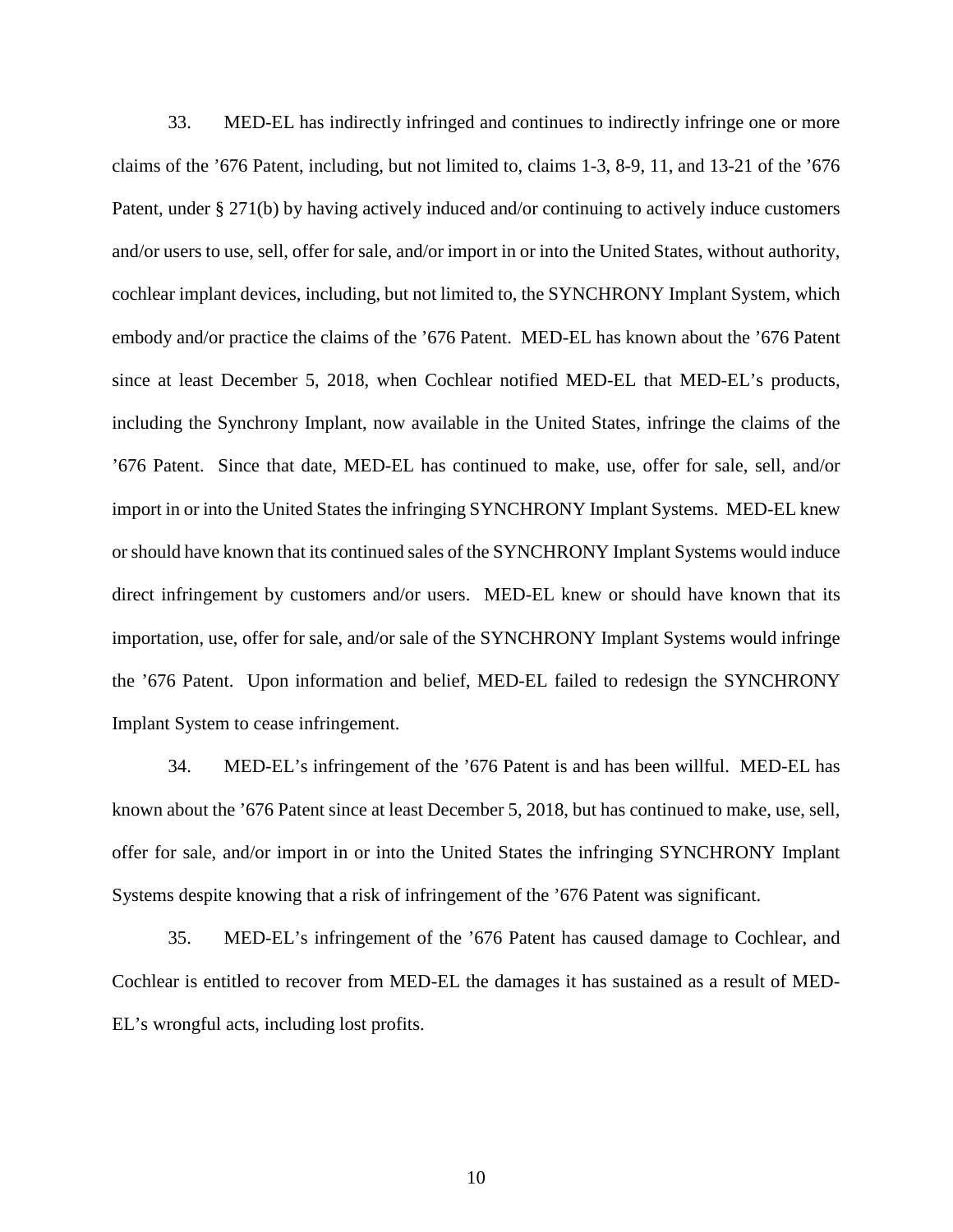<span id="page-10-0"></span>36. MED-EL's infringement of the '676 Patent will continue to damage Cochlear, causing irreparable harm for which there is no adequate remedy at law, unless enjoined by the Court.

# **COUNT II Infringement of U.S. Patent No. 9,884,141**

37. Cochlear incorporates by reference the allegations set forth in paragraphs 1[-36](#page-10-0) of this Complaint as though fully set forth herein.

38. MED-EL has directly infringed and continues to directly infringe one or more claims of the '141 Patent, including, but not limited to, claims 1, 8, and 16 of the '141 Patent, under 35 U.S.C. § 271 by having made, used, sold, offered for sale, and/or imported, and/or continuing to make, use, sell, offer for sale, and/or import in or into the United States, without authority, cochlear implant devices, including, but not limited to, the SYNCHRONY Implant System. For example, without limitation, the SYNCHRONY Implant System meets and practices each and every limitation of at least one claim of the '141 Patent, including, but not limited to, claims 1, 8, and 16 of the '141 Patent, either literally or equivalently.

39. MED-EL has indirectly infringed and continues to indirectly infringe one or more claims of the '141 Patent, including, but not limited to, claims 1, 8, and 16 of the '141 Patent, under § 271(b) by having actively induced and/or continuing to actively induce customers and/or users to use, sell, offer for sale, and/or import in or into the United States, without authority, cochlear implant hearing devices, including, but not limited to, the SYNCHRONY Implant System, which embody and/or practice the claims of the '141 Patent. Upon information and belief, MED-EL has known about the '114 Patent before the filing of this Complaint, and that its products, including the SYNCHRONY Implant Systems, likely infringed the claims of the '141 Patent. Despite such knowledge, MED-EL has continued to make, use, offer for sale, sell, and/or import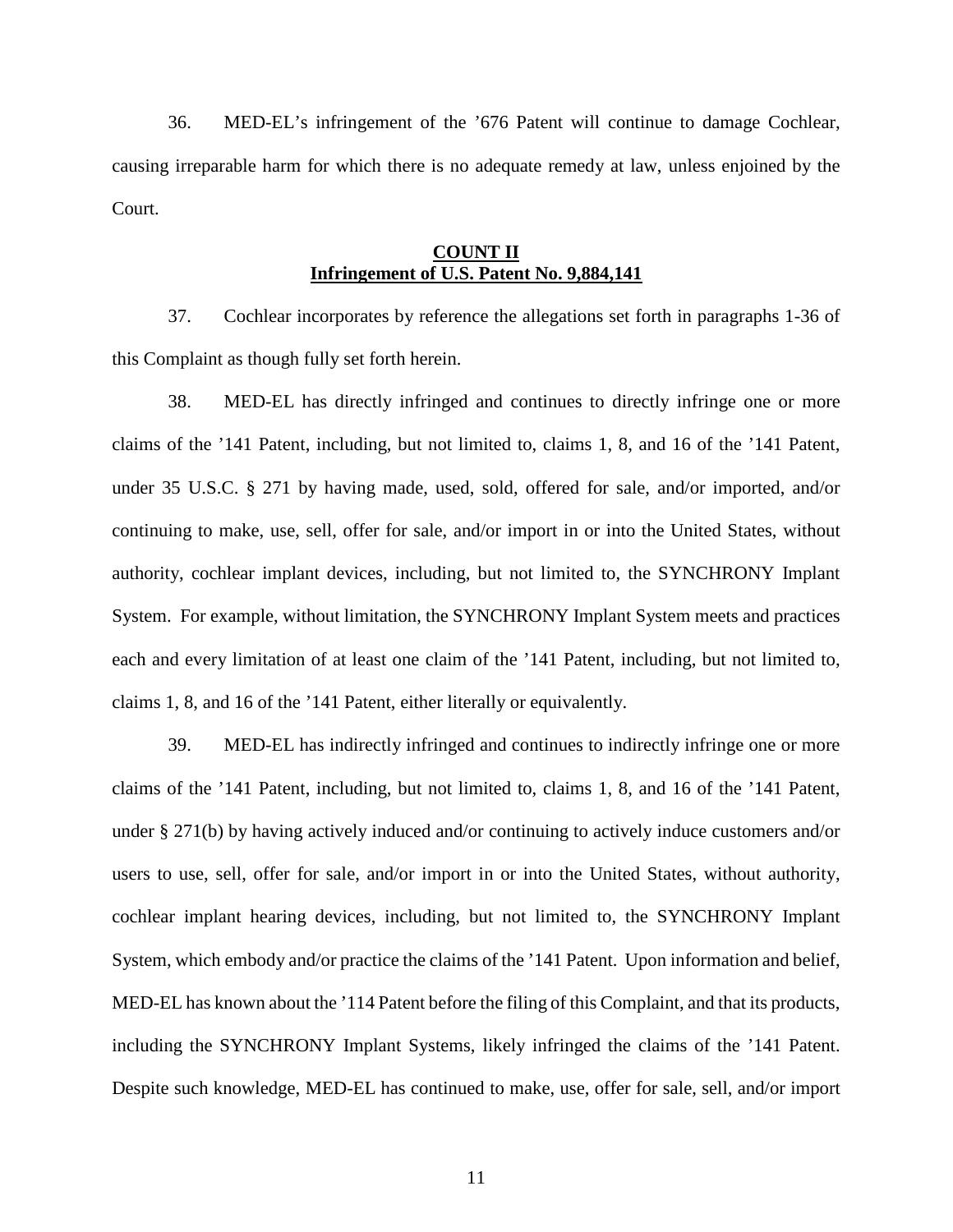in or into the United States the infringing SYNCHRONY Implant Systems. MED-EL knew or should have known that its continued sales of the SYNCHRONY Implant Systems would induce direct infringement by customers and/or users. MED-EL knew or should have known that its importation, use, offer for sale, and/or sale of the SYNCHRONY Implant Systems would infringe the '141 Patent. Upon information and belief, MED-EL failed to redesign the SYNCHRONY Implant System to cease infringement.

40. MED-EL's infringement of the '141 Patent is and has been willful. Upon information and belief, MED-EL has known about the '141 Patent prior to the filing of this Complaint, but has continued to make, use, sell, offer for sale, and/or import in or into the United States the infringing SYNCHRONY Implant Systems despite knowing that a risk of infringement of the '141 Patent was significant.

41. MED-EL's infringement of the '141 Patent has caused damage to Cochlear, and Cochlear is entitled to recover from MED-EL the damages it has sustained as a result of MED-EL's wrongful acts, including lost profits.

<span id="page-11-0"></span>42. MED-EL's infringement of the '141 Patent will continue to damage Cochlear, causing irreparable harm for which there is no adequate remedy at law, unless enjoined by the Court.

# **COUNT III Infringement of U.S. Patent No. 10,058,702**

43. Cochlear incorporates by reference the allegations set forth in paragraphs 1[-42](#page-11-0) of this Complaint as though fully set forth herein.

44. MED-EL has indirectly infringed and continues to indirectly infringe one or more claims of the '702 Patent, including, but not limited to, claims 1-2, 6-8, and 10-12 of the '702 Patent, under § 271(b) by having actively induced and/or continuing to actively induce customers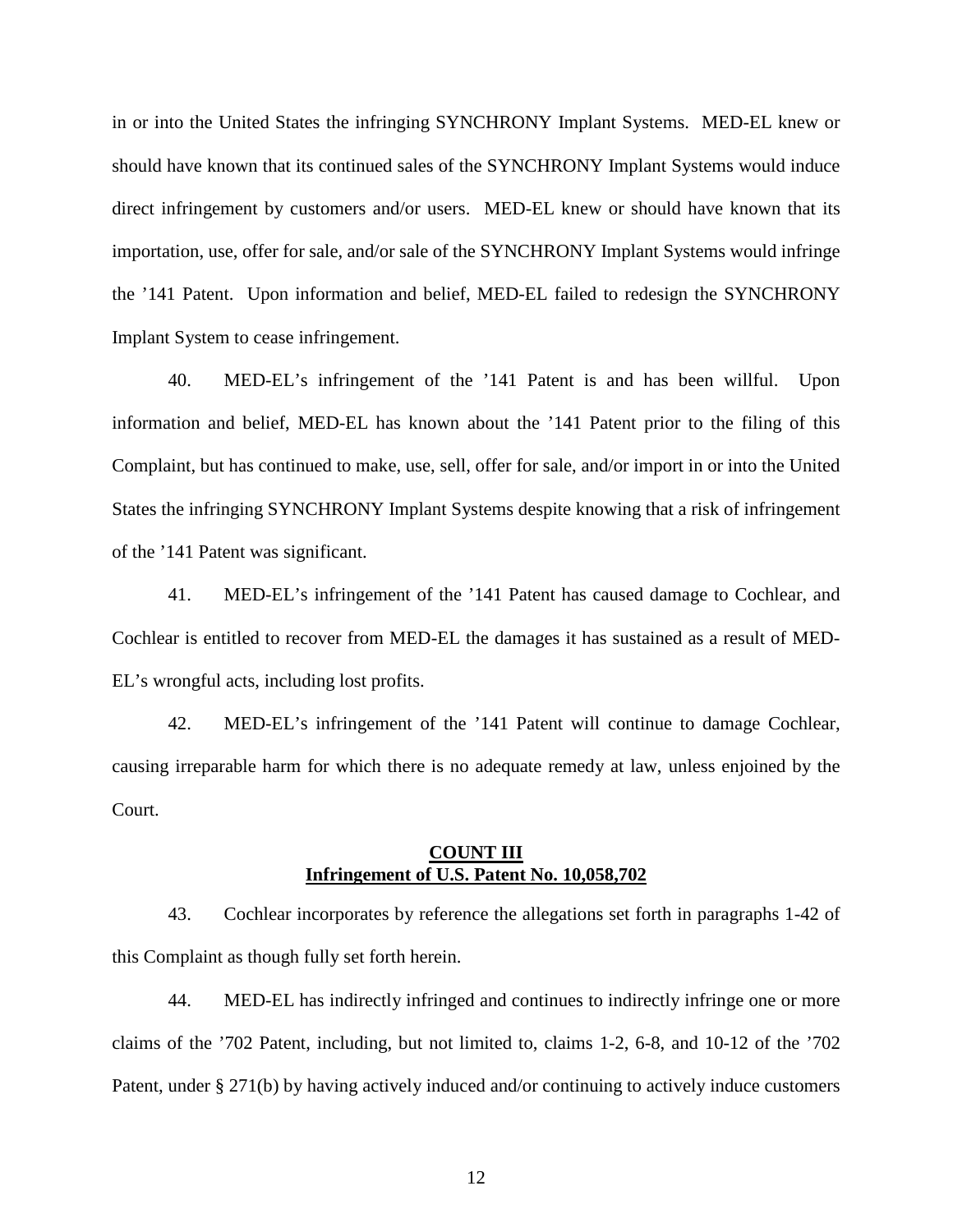and/or users to use, sell, offer for sale, and/or import in or into the United States, without authority, cochlear implant devices, including, but not limited to, the SYNCHRONY Implant System, which embody and/or practice the claims of the '702 Patent. MED-EL has known about the '702 Patent since at least December 5, 2018, when Cochlear notified MED-EL that MED-EL's products, including the Synchrony Implant, now available in the United States, infringe the claims of the '702 Patent. Since that date, MED-EL has continued to make, use, offer for sale, sell, and/or import in or into the United States the infringing SYNCHRONY Implant Systems. MED-EL knew or should have known that its continued sales of the SYNCHRONY Implant Systems would induce direct infringement by customers and/or users. MED-EL knew or should have known that its importation, use, offer for sale, and/or sale of the SYNCHRONY Implant Systems would infringe the '702 Patent. Upon information and belief, MED-EL failed to redesign the SYNCHRONY Implant System to cease infringement.

45. MED-EL's infringement of the '702 Patent is and has been willful. MED-EL has known about the '702 Patent since at least December 5, 2018, but has continued to make, use, sell, offer for sale, and/or import in or into the United States the infringing SYNCHRONY Implant Systems despite knowing that a risk of infringement of the '702 Patent was significant.

46. MED-EL's infringement of the '702 Patent has caused damage to Cochlear, and Cochlear is entitled to recover from MED-EL the damages it has sustained as a result of MED-EL's wrongful acts, including lost profits.

47. MED-EL's infringement of the '702 Patent will continue to damage Cochlear, causing irreparable harm for which there is no adequate remedy at law, unless enjoined by the Court.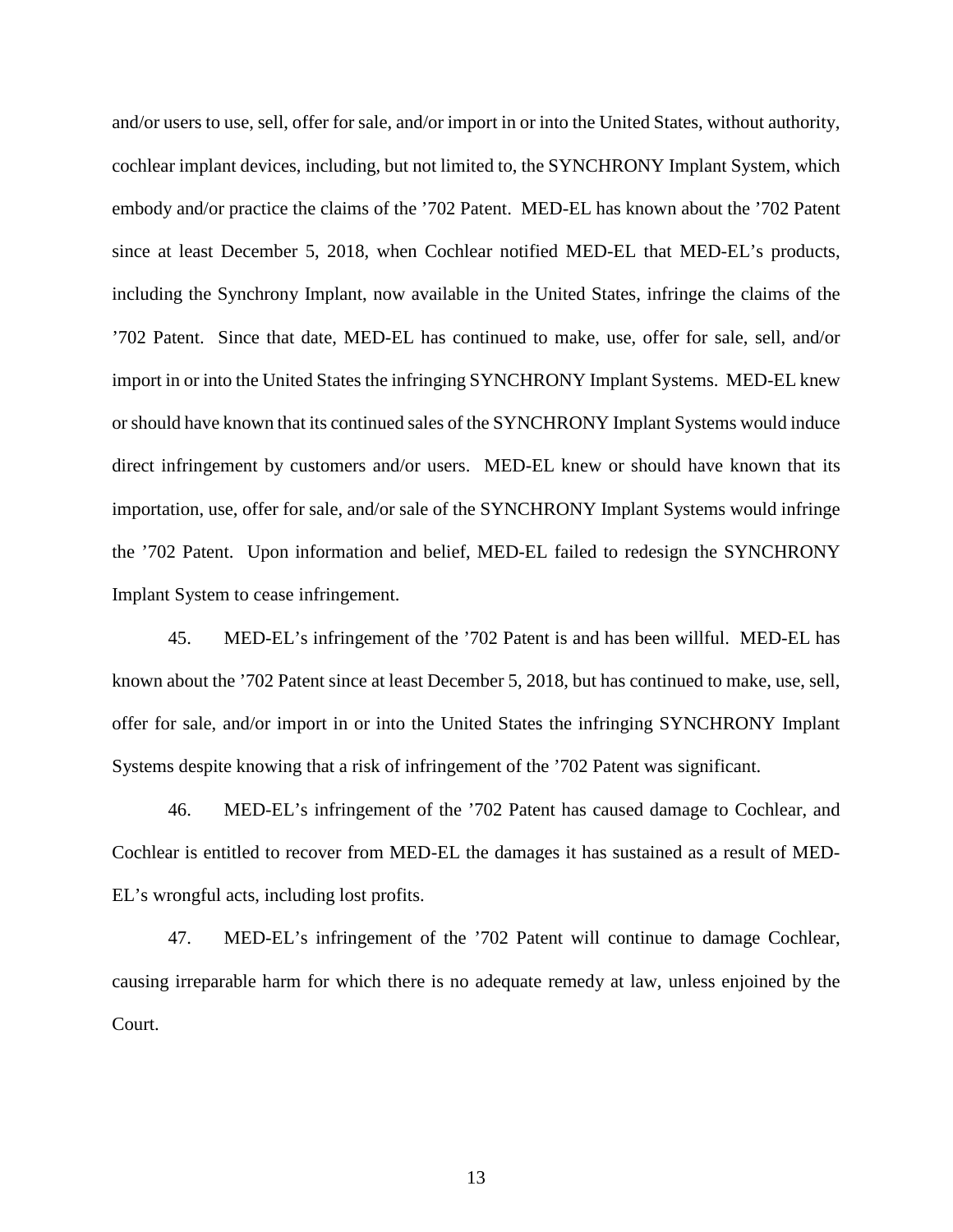### **JURY DEMAND**

48. Cochlear hereby requests a trial by jury pursuant to Rule 38 of the Federal Rules of Civil Procedure.

### **PRAYER FOR RELIEF**

WHEREFORE, Cochlear respectfully requests that the Court enter judgment in its favor and against MED-EL as follows:

a. Enter judgment in favor of Cochlear on each of its claims;

b. Declare that MED-EL has infringed the '676 Patent, the '141 Patent, and the '702 Patent;

c. Enter a permanent injunction enjoining MED-EL and its officers, agents, employees, and privies, from further infringement of the '676 Patent, the '141 Patent, and the '702 Patent;

d. Award monetary damages sufficient to compensate Cochlear for MED-EL's infringement of the '676 Patent, the '141 Patent, and the '702 Patent, including lost profits and/or a reasonable royalty;

e. Grant Cochlear pre-judgment and post-judgment interest on the damages caused to it by reason of MED-EL's infringement of the '676 Patent, the '141 Patent, and the '702 Patent;

f. Declare that MED-EL'sinfringement was willful and award enhanced damages and interest to Cochlear under 35 U.S.C. § 284;

g. Declare that this case is an exceptional case under 35 U.S.C. § 285 and award Cochlear its reasonable attorneys' fees, costs, and expenses incurred in this action; and

h. Award such other and further relief to Cochlear as the Court deems just and proper.

Dated: February 18, 2019 Respectfully submitted,